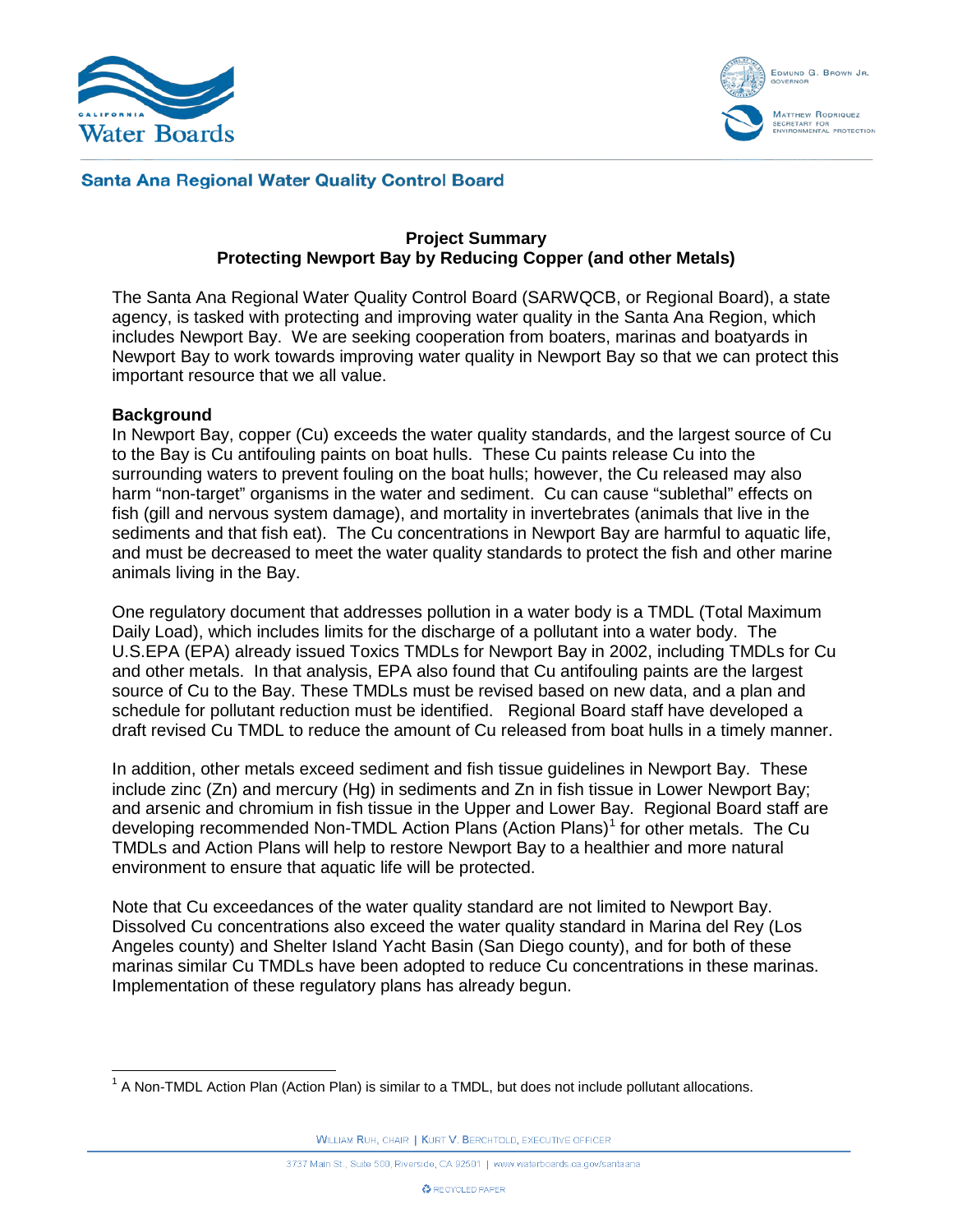## **Proposed Cu TMDL**

In order to meet this draft Cu TMDL, Cu discharges from boat hulls must be reduced by 83%. The proposed Cu TMDL will be phased and will allow 15 years to reduce Cu discharges from boats. This will allow boaters to convert their boats from Cu to nontoxic paints *as hull repainting is needed during normal boat maintenance.* Additional options to reduce Cu from boat hulls include 1) the use of best management practices (BMPs) by all hull cleaners (such as the use of softer pads for hull cleaning), and 2) the use of slip liners, especially during hull cleaning. In addition, Cu concentrations in sediments must be reduced, and dredging is recommended.

Regional Board staff and partners have been working with paint manufacturers and boatyards to provide to boaters alternative non-toxic paints that are both viable and cost-effective. Board staff have also been working to investigate potential funding options to assist with the conversion from Cu to non-toxic or less toxic paints.

### **Proposed Non-TMDL Action Plans for Other Metals**

Non-TMDL Action Plans (Action Plans) are recommended to address exceedances in zinc (Zn) and mercury (Hg) in the Lower Bay, and arsenic (As) and chromium (Cr) in the Upper and Lower Bay. These Action Plans are currently being developed.

## **TMDL Process**

TMDLs must go through a lengthy approval process before they become effective. The CEQA Scoping meeting is the first step, where Regional Board staff introduce the planned project and solicit input concerning the environmental issues that must be considered. This meeting is followed by the issuance of a draft TMDL and a minimum 45-day public comment period.

The public comment period is then followed by a Regional Board public hearing at which adoption of the TMDL is considered. To become effective, the TMDL must also be approved by the State Water Board, the Office of Administrative Law and the U.S. Environmental Protection Agency. It is anticipated that the Regional Board public hearing process will be initiated in late 2015.